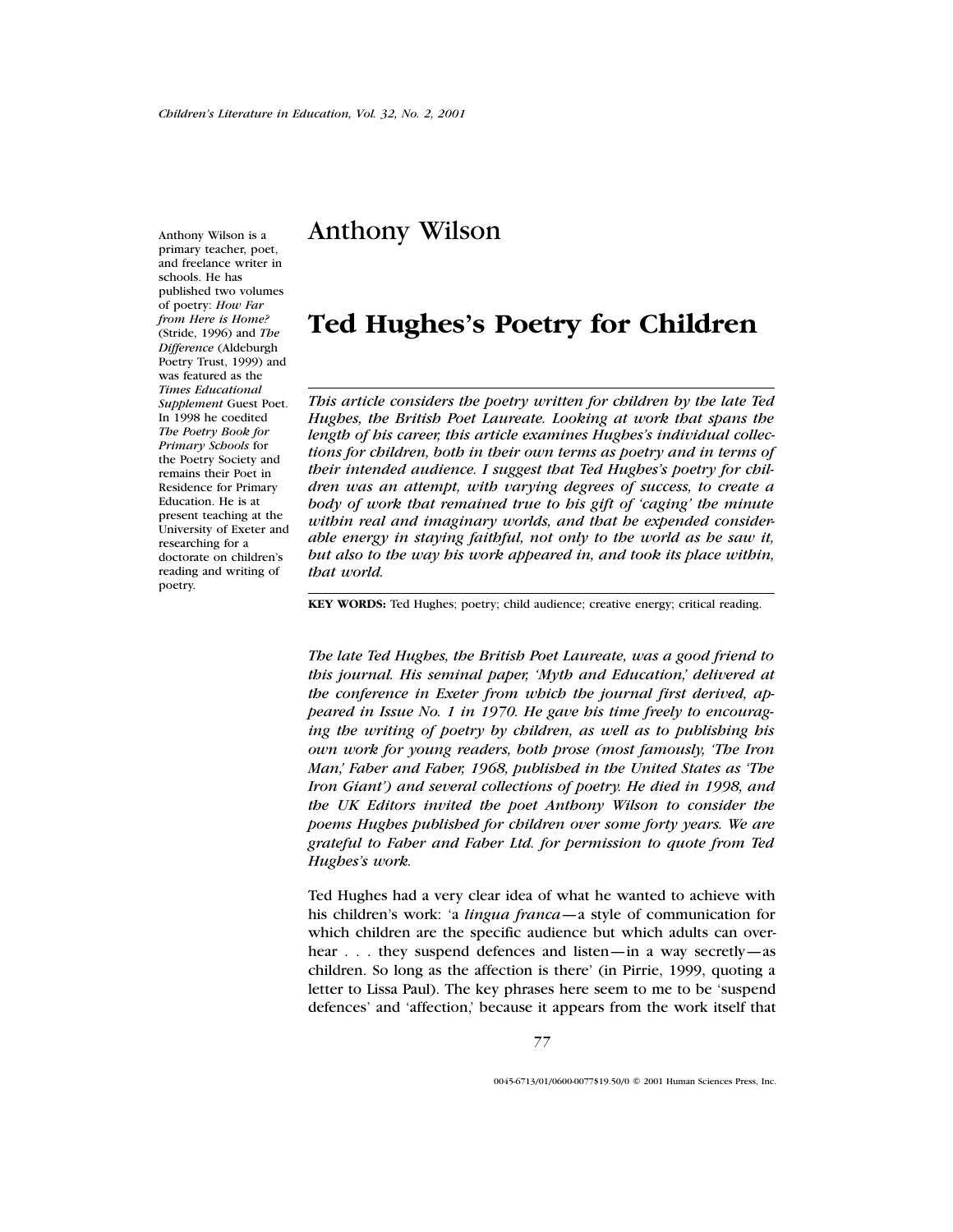Hughes might have been *writing* with his own critical defences 'suspended' towards, and with 'affection' for, his audience—combined with a hoped-for suspension of defences, and affection, in his adult readers of the same work.

By 'affection' I infer that Hughes meant a desire to communicate directly to children, but on a level that is both demanding and unpatronising. There are two chief ways in which this affection manifested itself: first, in the way his work challenges our sense of what constitutes 'poetry for children'; and second, in the way he wrote, as in all his best work, with a mesmerising energy which wanted to inform everything it touched upon. Before looking at the work in detail, I want to suggest one of the ways, intentional or not, that Hughes scrambles our defences or ideas about children's poetry in his constant reordering and reshaping of his work—not so much on a line-by-line basis (very little indeed is redrafted once published), but on a book-by-book basis: a process that can dismantle existing books, only for them to reappear several years later repackaged and often with new poems.

A comment Tom Paulin (1992) makes about Hughes is insightful here because I think it illuminates the way he worked on his books as books, for both adults and children. Paulin says: '[The] poems are meant to happen in the moment; they are one-off oral events, speech acts which distrust the fixity of print. . . . It's as if Hughes has been endlessly redrafting the same poem, so that each version is a temporary and provisional utterance only. It has a casual throwaway quality that refuses the idea of canonical permanence' (p. 298). Very much the same could be said for many of his collections, several of which went through different stages of evolution before seeming to arrive at perfected, final draft versions.

This was true of both his adult and children's verse. Witness the way *Moortown* (1979) took ten years to reach the intense focus of *Moortown Diary* (1989), shedding a number of sequences, among them 'Prometheus On His Crag,' 'Earth-numb,' 'Seven Dungeon Songs,' and 'Adam and the Sacred Nine,' on the way. Doubtless there is more than a hint of Faber and Faber being quick to remarket one of their prize possessions in these episodes.

Sometimes the repackaging happened for a mixture of what we might call artistic reasons and economic realities. Nowhere did Hughes modify and change the content of his books more than in his work for children; sometimes, as with *Season Songs*, allowing a book to appear in the 'Work for Children' list on his flyleaves five years after it was first published. Among the very finest of his collections, *Season*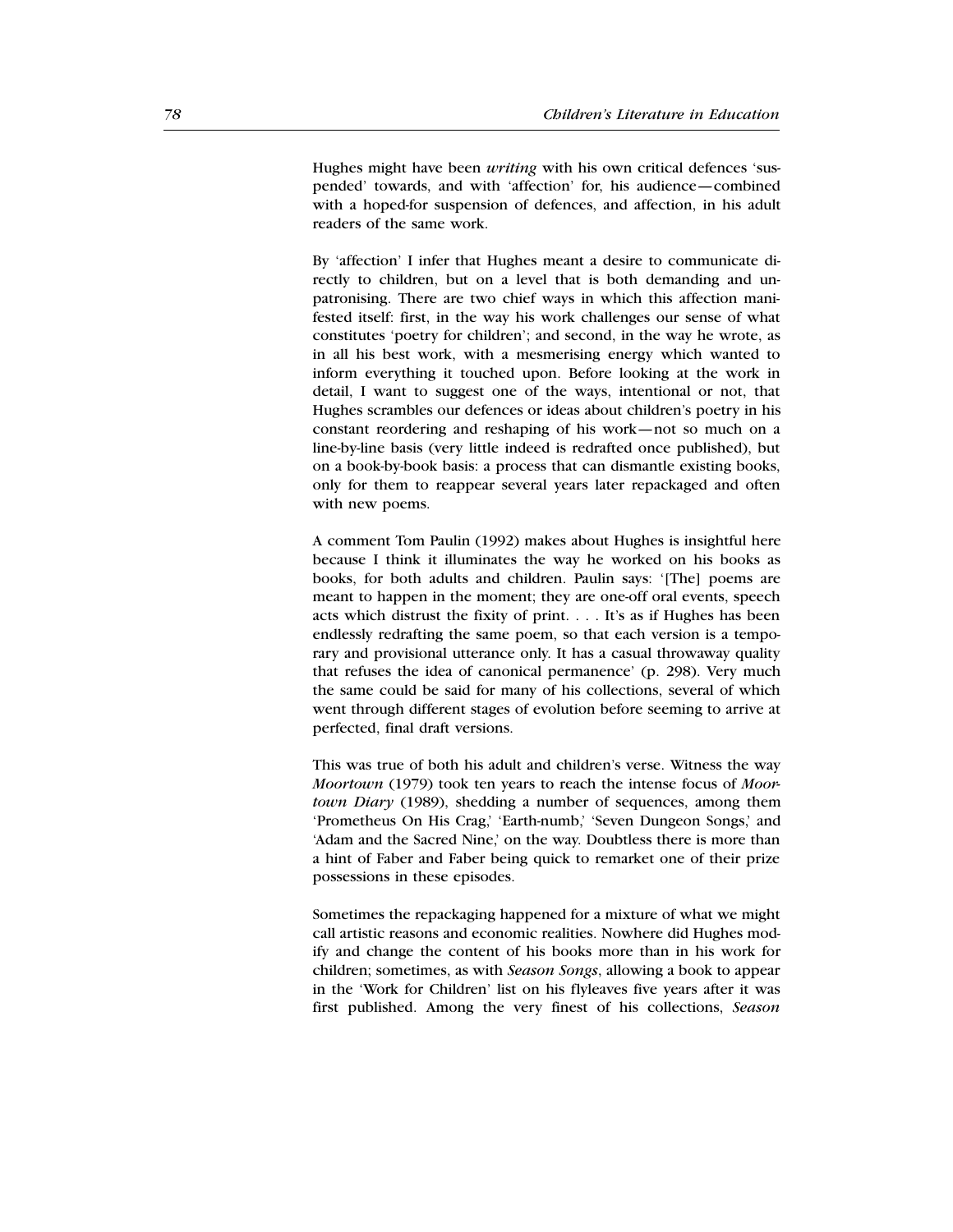*Songs*, was first published in 1976. It contained a handful of poems that had appeared in a limited edition pamphlet (1968) through the Devon publisher Richard Gilbertson under the title *Five Autumn Songs for Children's Voices*. By the time it reappeared in 1985, it had lost 'The Stag,' a truly memorable account of a stag hunt (inexplicably missing from the *Collected Animal Poems*), and 'Two Horses: Parts 1– 5'. But, it had gained seven 'new' poems, two of which ('Pets' and 'He Gets Up in Dark Dawn') had already appeared in the prizewinning (and by now out of print) *Moon-Bells* (1978) and were not new at all. Two poems ('Sheep 1 and 2' and 'March Morning Unlike Others') reappear in *Moortown* (1979), an adult collection.

Hughes's treatment of *Moon-Bells* (1978) is particularly illuminating. Not only did it win a *Signal* award, but the *first Signal* award, and as such, could be seen to set a kind of gold standard for all future *Signal* winners. The book raises two issues of particular interest: its inconsistency and its virtually wholesale 'selling off' once it had been published. Four of its poems ('Fox-Hunt,' 'Roe-Deer,' 'Coming Down Through Somerset,' and 'Birth of Rainbow') were all used in *Moortown* only a year later. Of the other poems, two ('I See a Bear'—later 'The Grizzly Bear' and finally 'Grizzly'—and 'Amulet') were used in *Under the North Star* (1981), seven reappear in *Moon-Whales* (1988), four reappear in various *Collected Animal Poems* volumes, one ('Bullfinches') turns up in *What is the Truth?* (1984), and only three make no further appearances anywhere.

Hughes's efforts at searching for a consistent tone were admirable, but something about his post-publication reshuffle of *Moon-Bells* (I shall come to other examples later) reveals, perhaps, that he knew the attempt had failed. Here are some extracts from *Moon-Bells* that illustrate the different kinds of poet he was attempting to be. We have the jolly rhymester of 'Nessie' (p. 8):

Mislaid by the ages, I gloom here in the dark, When I should be ruling Scotland from a throne in Regent's Park!

Once I was nobility—Diplodocus ruled the Isles! Polyptychod came courting with his stunning ten-foot smiles.

the clear-eyed journal writer of 'Fox-hunt' (p. 10):

## The fox

Is flying, taking his first lesson From the idiot pack-noise, the puppyish whine-yelps Curling up like hounds' tails, and the gruff military barkers: A machine with only two products: Dog-shit and dead foxes.

the spell-maker of 'Amulet' (p. 18):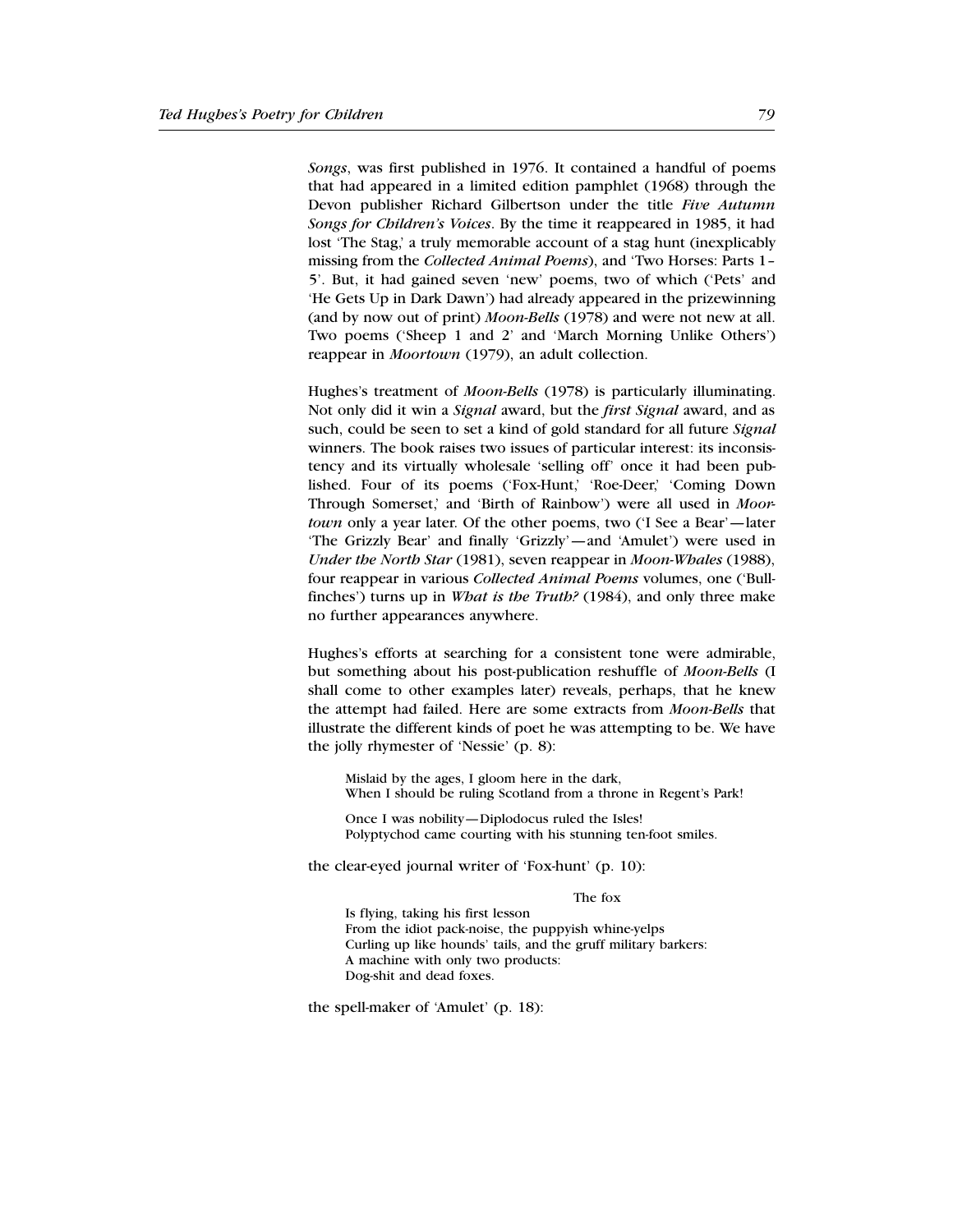Inside the wolf's fang, the mountain of heather. Inside the mountain of heather, the wolf's fur. Inside the wolf's fur, the ragged forest. Inside the ragged forest, the wolf's foot.

and the animal-anatomist of 'I see a Bear' (p. 11):

I see a bear Growing out of a bulb in wet soil licks its black tip With a pink tongue its little eyes Open and see a present an enormous bulging mystery package Over which it walks sniffing at seams.

With the exception of 'Fox-hunt,' which seems aimed at mid-to-late teen readers and beyond, all of the above are children's poems, but not all are the 'real respectful' ones wished for by Peter Hunt (1999). 'Nessie' feels like an exercise in end-of-line-rhyme; compared with the no-less rhythmic 'Amulet' it appears as apprentice-work, both in content and in tone. To borrow Medbh McGuckian's phrase (in Wilson and Hughes, 1998) one is 'all meaning and no reserve' (p. 53), while the other holds those perfectly in balance, because of, not in spite of, its form. 'I See a Bear' is Hughes at his best in free-form extempore mode. The 'it,' the 'enormous bulging mystery,' is hinted at but never fully revealed in unpunctuated metaphorical language that, far from gifting readers everything on a plate, leaves them wanting more.

Sadly, the same cannot be said for the bulk of the seven *Moon-Bells* (1978) poems Hughes combined with twenty poems from *The Earth-Owl and Other Moon People* (1963), plus twenty-one new poems, to make *Moon-Whales* (1988). The best of the *Moon-Bells* poems are 'Moon-Bells,' 'Moon-Whales,' and 'Earth-Moon.' The first is a surreal conversation full of rollicking word-play between Earth and Moon in *abab* rhymed quatrains that recall Lewis Carroll:

So they swing the bells they have slung In each volcano's womb, And earth begins to declare with clung And clang and mumbling boom Out of one bell: 'Towers fall And dunghills rise.' And from another: 'He who thinks he knows it all Marries his own mother.' (p.27)

'Moon-Whales' is quieter, almost lyrical, but still retains the same note of strangeness:

Sometimes they plunge deep Under the moon's plains Making their magnetic way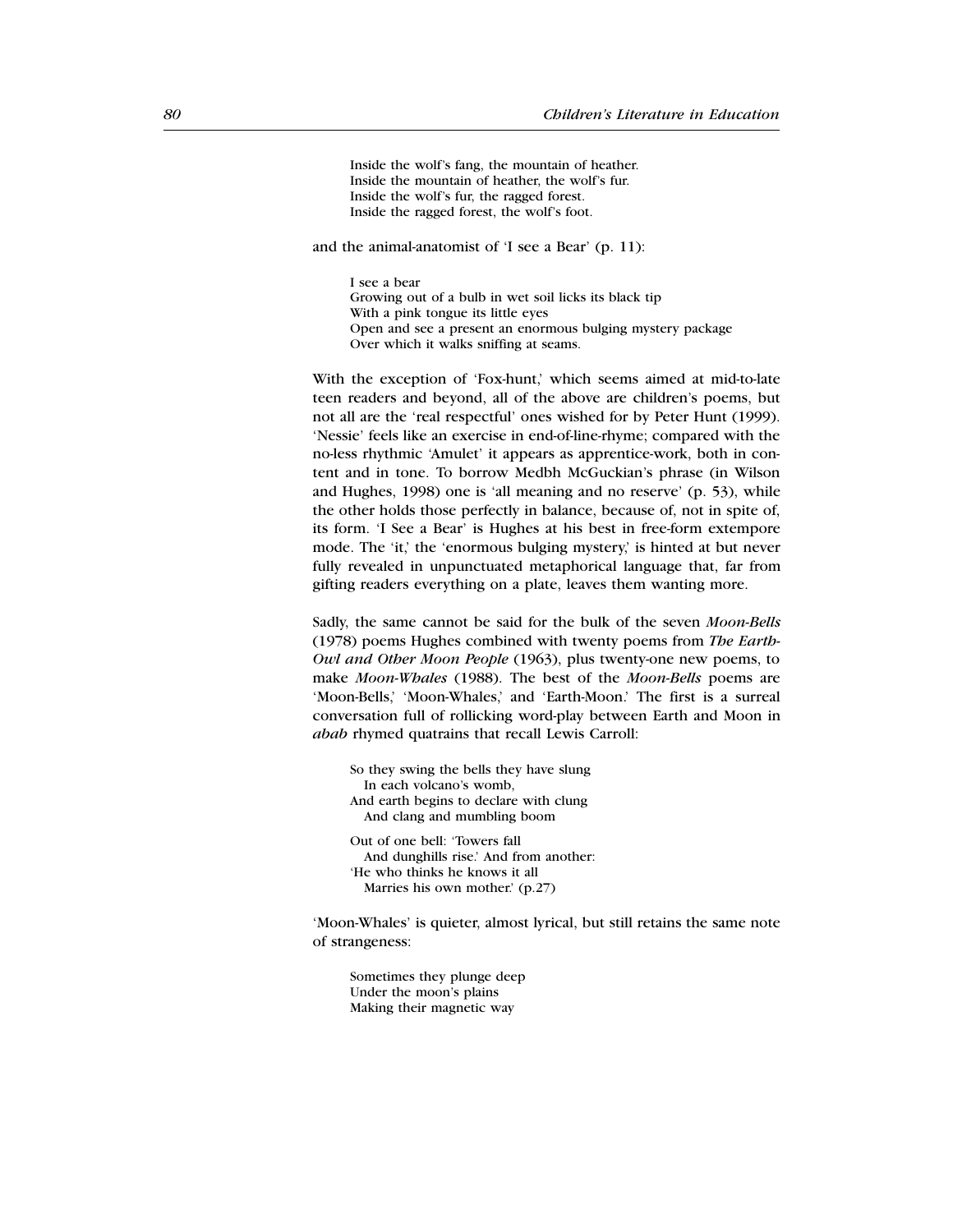Through the moon's interior metals Sending the astronaut's instruments scatty. (p. 16).

'Scatty' has the kind of subversive ring that delights children, whilst 'interior metals' appeals to deeper elements in the auditory imagination, suggestive of the ultimately unknowable forces Hughes delights in attempting to harness.

In 'Earth-Moon' we find another poetic voice altogether, one more in tune with some of Hughes's favourite Eastern European poets, Vasko Popa, say, or Miroslav Holub:

Once upon a time there was a person He was walking along He met the full burning moon Rolling slowly towards him Crushing the stones and houses by the wayside. (p. 90)

The question with such a wide range of poetry is not that it is difficult, but lies in how one might choose to present its virtuoso variety of forms, tones, and voices to children in an accessible, stimulating way. Of course, one could argue that it is hardly the poet's role to worry about such things. In the light of his comments about writing with 'affection' and hoped-for 'suspended defences,' however, one begins to think that Hughes relished writing for a younger audience so much that he found it hard to assess just which kind of children's poet he wanted to be.

While *Moon-Bells* is a consistently (and at times infuriatingly) awkward collection, *Moon-Whales* is one of Hughes's most consistently dull and predictable books. Including the three poems mentioned above, there is a handful of poems (at most) for which one would want to claim any merit. Reading *Moon-Whales* is a bit like being hit over the head repeatedly with a few blunt instruments, namely: inane rhyme ('The Silent Eye'), self-parodic violence ('Moon-Weapons'), and unintentionally hilarious doggerel ('The Burrow Wolf').

When one does encounter lines that allow a moment's reflection, as in 'Moon-Shadow Beggars' ('. . . you will be nothing but a skinful of shadows / whispering shadow-talk,' p. 28), the end is often bathetic: 'It is a horrible state and nothing can heal it' (ibid.) 'Moon-Art,' 'Moon-Witches,' 'Moon-Thorns,' 'Moon-Mirror,' and 'Visiting the Moon' are the noble exceptions, the last two of which are especially suggestive and, like 'Earth-Moon,' seem to come from an entirely different poetic tradition:

And there the moon, molten silver in a great cauldron, Was being poured Through the eye of a needle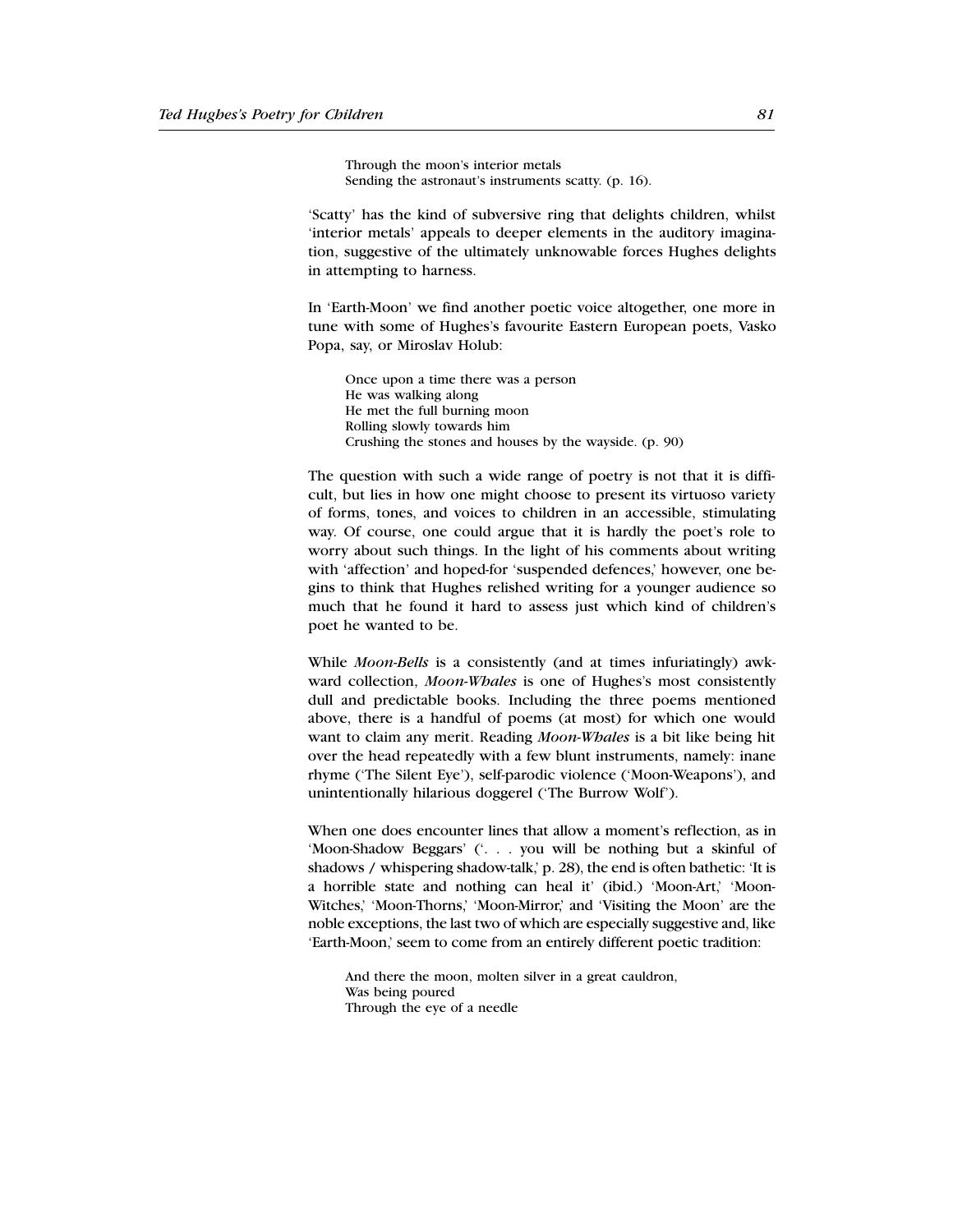Spun on to bobbins and sold to poets For sewing their eyelids together So they can sing better. ('Visiting the Moon,' pp. 26–27)

While part of the disappointment of *Moon-Whales* is in its overreliance on a few techniques, some of it could also be said to be the remoteness of its subject matter. D.H. Lawrence (in Crosby, 1961), in a remark that influenced Hughes, referred to writers connecting the 'outer world' of things/animals (their immediate surroundings) to their 'inner world' (the primitive forces keeping them alive). In this instance 'the outer world' Hughes writes about remains just that, very rarely connecting with anything we could call 'the known world.' This is a failing *Under the North Star* (1981), however, takes to new extremes.

According to its blurb, *Under the North Star* 'originated as an entertainment for a lively and precocious little girl.' Unlike the books discussed so far, it was conceived of as a joint project with a long-term collaborator, the artist Leonard Baskin, whose watercolours sit next to the poems. Unlike the other books, it has not reappeared in any other format (except where poems have been used for *The Collected Animal Poems*). It is a large book, (7 inches by 11), with large, imposing type. As Peter Hunt said in *Signal* 38 (1982), it 'presents itself as a work of art: text and paintings seem to be somewhat clinically isolated, things to be observed and admired rather than encountered' (p. 64).

*Under the North Star* sets out to 'evoke,' in the words of its blurb, 'the landscape within the Arctic Circle and in particular the animals and birds who live there.' Remoteness, right from the outset, is all. Reading it is to become aware of an insistent background screeching, like tinnitus, bullying one into uncaring submission. The book reverberates not to the actions these animals make but mostly to their noises—variously cackling, crying, gasping, shrieking, yelling, weeping and sighing, in a kind of vast deep-frozen echo chamber made up of moons, stars, planets, heavens, mountains, and forests:

His spread fingers measure a heaven, then a heaven. His ancestors worship only him, And his children's children cry to him alone. ('Eagle,' p. 46)

For all the violence contained in it, the book is also strangely inanimate; its most commonly used verb and noun/adjective are 'sleep' and 'iron' respectively. Both are classic Hughes words, finding their first outing in the early 'Wind' (1957) and from *Lupercal* (1960) onwards where we find them in 'Witches' and 'Pike' respectively. All of these early poems, however, manage what *Under the North Star* fails to do: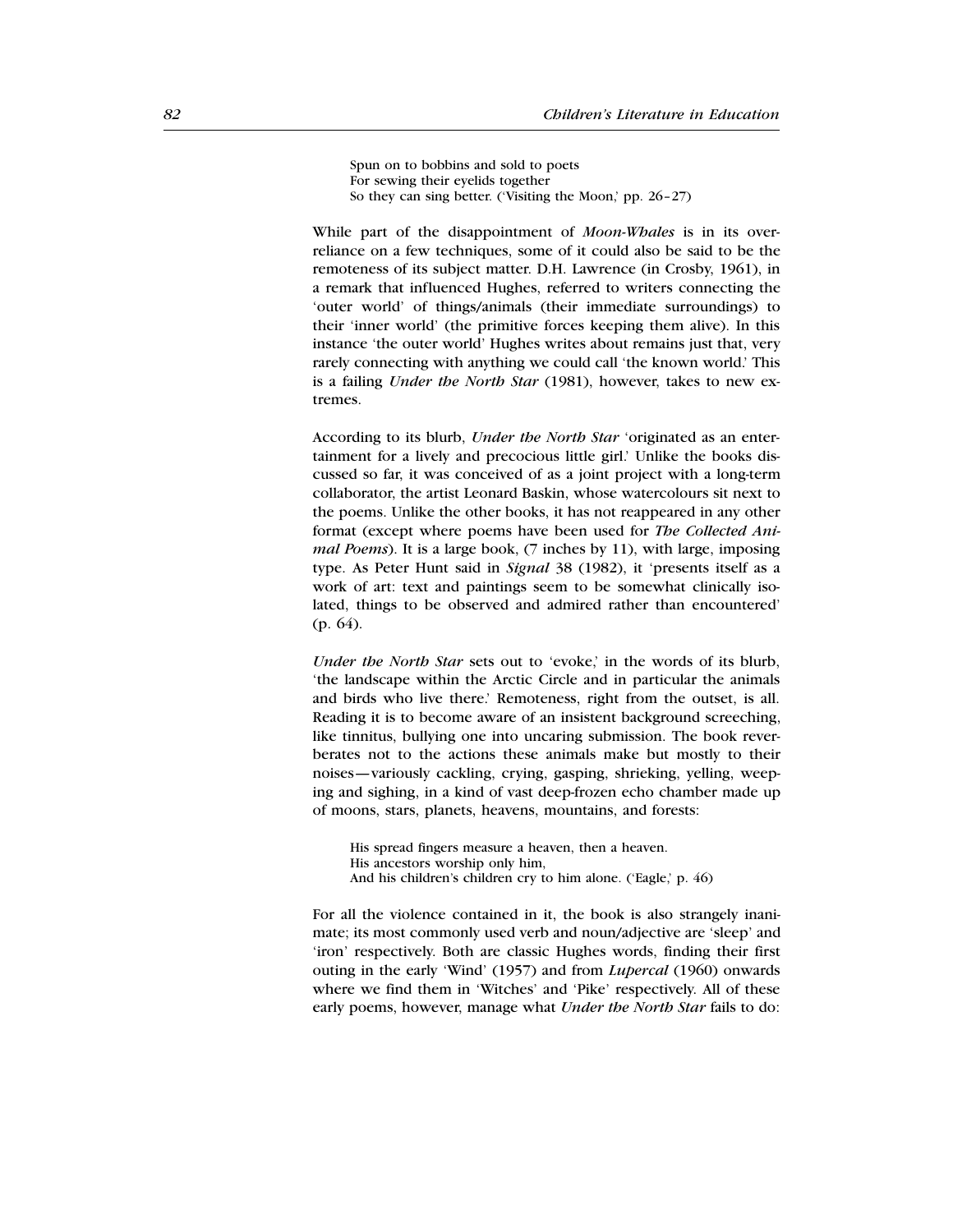to animate extreme landscapes whilst making every sort of negotiation with the reader towards comprehensiblity. It is hard to see where there is any sense of 'affection' in the following, from 'Eagle':

And already the White Hare crouches at the sacrifice, Already the Fawn stumbles to offer itself up And the Wolf-Cub weeps to be chosen. ('Eagle', p. 46)

As in the other books, there are more than enough moments (but very few whole poems) to make one think 'if only . . . .' Here is the opening of 'The Snow-Shoe Hare,' brilliantly and beautifully realised:

The Snow-Shoe Hare Is his own sudden blizzard. Or he comes, limping after the snowstorm, A big, lost, left-behind snowflake Crippled with bandages. (p. 24)

A few lines later, however, we have the overreaching imprecision of:

In his popping eyes The whole crowded heaven struggles softly. Glassy mountains, breathless, brittle forests Are frosty aerials Balanced in his ears. (p. 24)

Having opened with a description of almost casual elegance most poets can only dream of achieving, it is as if Hughes's imagination grows bored with the constraint of continuing to 'make it new.' One can see the appeal to children of a 'big, lost, left-behind snowflake' and 'sudden blizzard'; while 'glassy mountains, breathless, brittle forests' and 'the whole crowded heaven' remain emphatically remote and abstract. When we read 'The Snowy Owl' (p. 16), which is variously described as an 'Ice Age,' a low-flying 'Moon,' a 'rusty-throated' 'North Pole,' a 'white mountain,' and a 'big-eyed blizzard,' one's patience wears so thin the only things left to ask are: how, why, and so what? The great failing of *Under the North Star* is that the reader is barely given time to glimpse what these animals are actually like before the overruling metaphor of the sheer inaccessibility and inhospitality of the world they live in takes over. This may well be Hughes's point, but it does not make for reading that children would find engaging.

Far more rewarding is to turn to Hughes's most complete poetry books for children: *Season Songs* (1976 and 1985) and *What is the Truth?* (1984 and 1995). Both are about the most immediately recognisable Hughesian landscape of all, that of Mid-Devon, its farms, villages, and animals. *Season Songs* is the closest Hughes came to writ-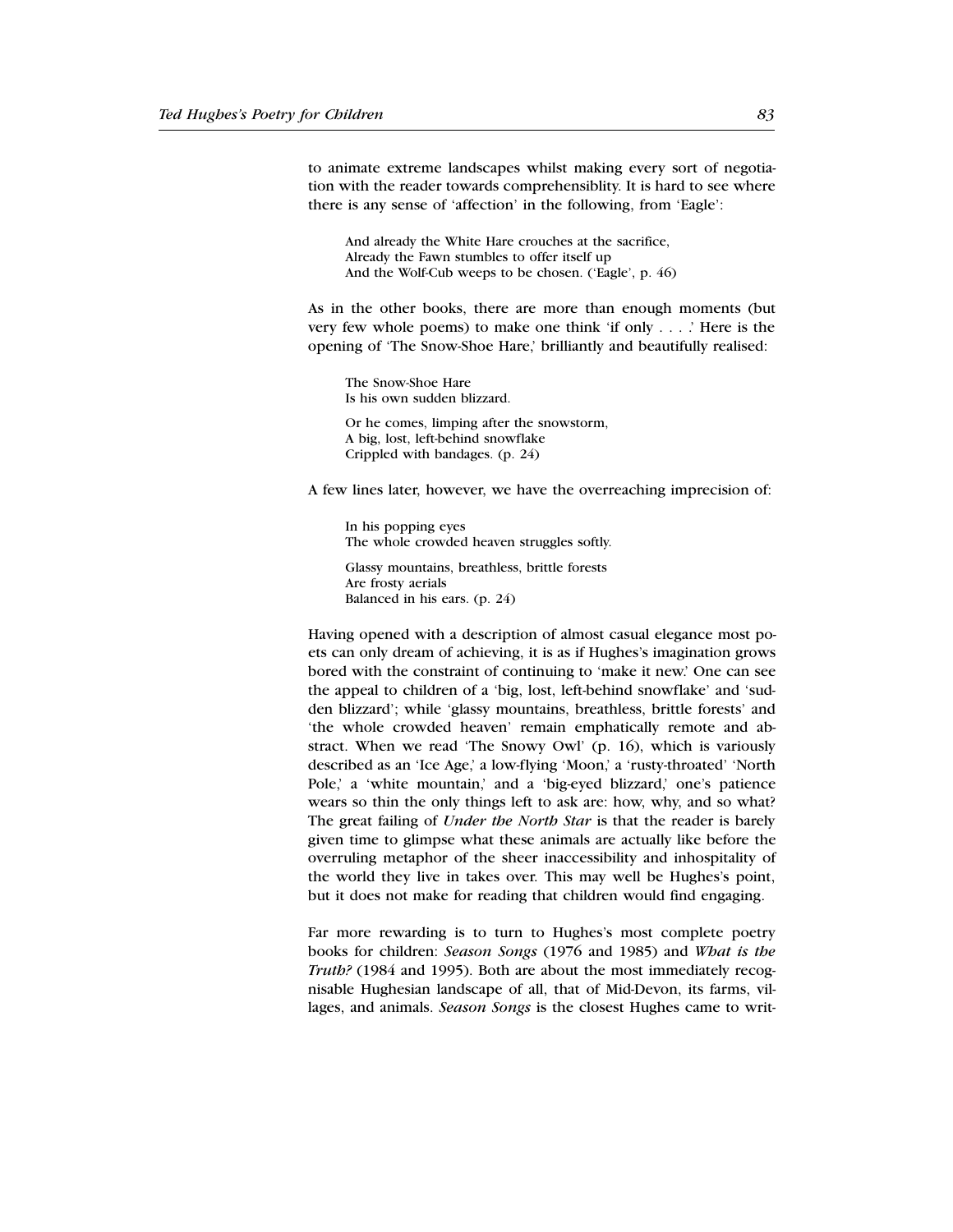ing an out-and-out song cycle (as opposed to sequence, his preferred method of working in both his adult and children's work); whilst *What is the Truth?* (subtitled *A Farmyard Fable for the Young*) ostensibly uses the conceit of a story (of how God's Son persuades God to take him to earth to find out the 'Truth') as a framework for some of the very finest animal poetry he wrote. Any editor taking on the task of making a Hughes *Collected Poems for Children* could reasonably feature more work from these volumes than the others put together.

*Season Songs* divides into four sections, one for each season, marking the progress from spring to winter. One of the chief delights of the book is that for the first time we find poems in both strict and open forms, which consistently offer pleasure to the child reader whilst stretching and renewing both the tone and language of what one expects from a children's poem. Again, Hughes is drawn to life *in extremis*, be it birth, death, or the weather; but there is here no struggle in the tone to remain affectionate whilst retaining the by now familiar, full-tilt trademark bursts of energy, as in 'Swifts':

They crowd their evening dirt-track meetings,

Racing their discords, screaming as if speed-burned, Head-height, clipping the doorway With their leaden velocity and their butterfly lightness, Their too much power, their arrow-thwack into the eaves. ('Swifts', p. 34)

None of the energy gets lost when he adopts more traditional forms:

Now what shall I do with the trees? The day said, the day said. Strip them bare, strip them bare. Let's see what is really there. ('There Came a Day,' p. 67)

This is work that is neither what Peter Hunt (1982) calls 'self-consciously accessible' (p. 64), nor one that has to be read '*against* the form' (ibid.); nor does it, most emphatically of all, rejoice in the blood-lust autopilot laziness of so much of *Under the North Star*. This is Hughes being truly affectionate—to his own gift, to his subject matter, and his sense of audience. In extracts like the following, from 'A Cranefly in September' and 'The Warm and the Cold,' one finally begins to witness the reconciliation of Lawrence's inner and outer worlds:

Her jointed bamboo fuselage, Her lobster shoulders, and her face Like a pinhead dragon, with its tender moustache, And the simple colourless church windows of her wings Will come to an end, in mid-search, quite soon. ('A Cranefly in September, p. 65)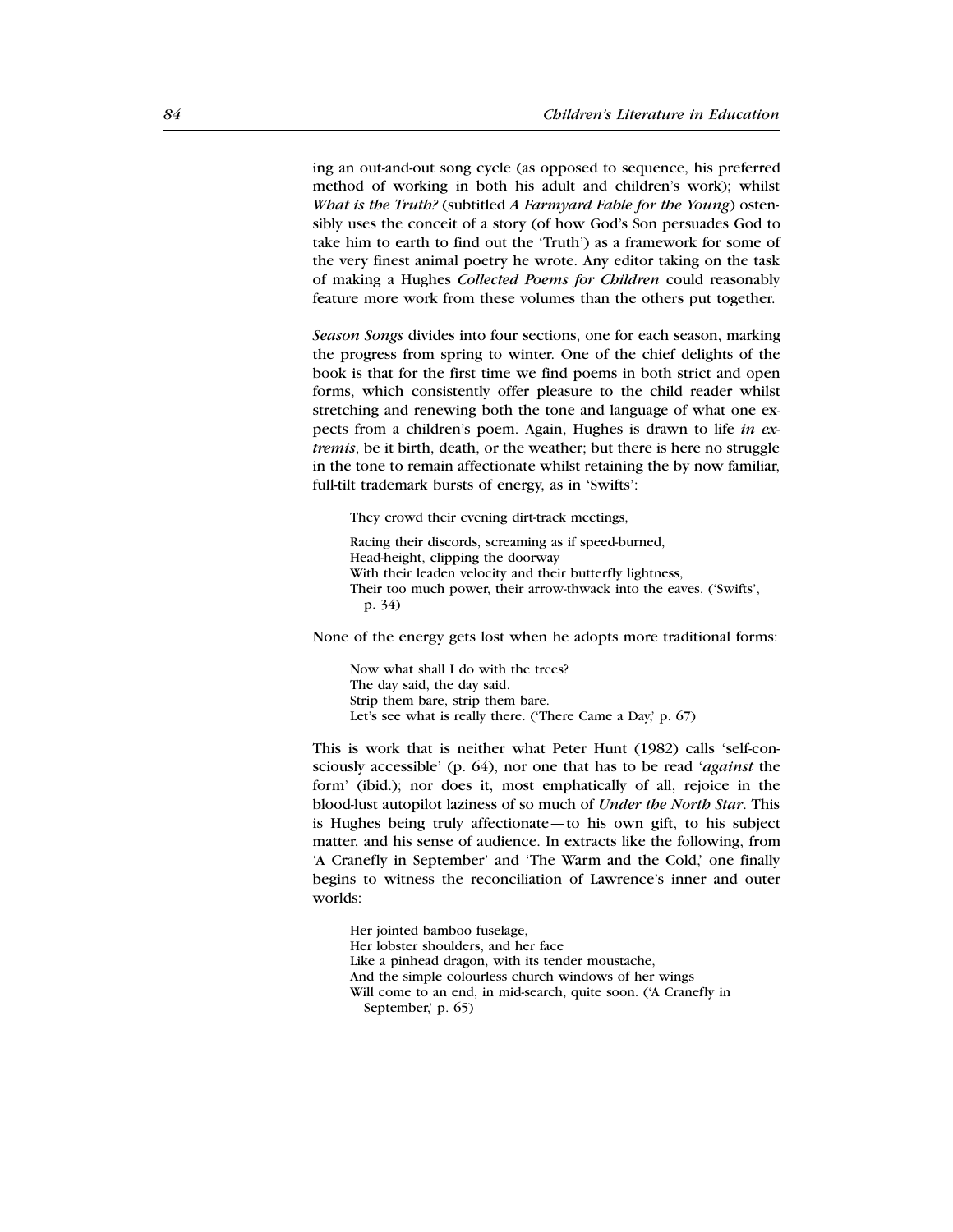This is the kind of writing, tender and intensely concentrated, foreshadowed in the beginning of 'The Snow-Shoe Hare,' but which, in that poem, quickly dissipates into self-parodic abstraction. Here the minute workings, the inner world of the cranefly's 'face,' 'shoulders,' 'moustache,' and 'colourless church window' wings are presented with what one can only call love, but in the full knowledge of the workings of the outer world; that is, the cranefly's limited lifespan and inevitable, imminent death. Our privileged access to this inner world enriches and expands our understanding of the larger world, described for us through the effects of seasonal change and natural farmyard decay: 'the frayed apple leaves, the grunting raven, the defunct tractor/Sunk in nettles . . . / Like other galaxies' (p. 66). Here the 'galaxies' do not grate; they have earned their place.

*Season Songs* is unique for containing a quality field of that too-rare Hughes phenomenon, the rhyming and rhythmically strong children's poem that refuses to sacrifice meaning on the altar of effect. ('Leaves,' 'The Warrior of Winter,' and 'There Came a Day' all qualify in this respect.)

'The Warm and the Cold,' which closes *Season Songs*, is an exemplar. It opens compellingly:

Freezing dusk is closing Like a slow trap of steel On trees and roads and hills and all That can no longer feel. But the carp is in its depth Like a planet in its heaven. And the badger in its bedding Like a loaf in the oven. And the butterfly in its mummy Like a viol in its case. And the owl in its feathers Like a doll in its lace. ('The Warm and the Cold', p. 87)

This is the real thing: as seductive to the ear as it is riddling to the imagination, the poem is expressionist but highly structured, beginning each stanza with images of ice and steel, and bracketing the following two sets of quatrains, which consider mammals and insects/ invertebrates, with images of fish and birds.

This is a landscape where the inner world of curled up hibernation attempts to survive and is entwined with the outer 'shaggy world / Like a mammoth of ice' (p. 88), the 'steel vice' (ibid.) of the depths of winter. The achievement of such writing within the context of the cheery-cosy world of much children's poetry is that it offers the reader no fail-safe sentimentality. It is a poem where the realities of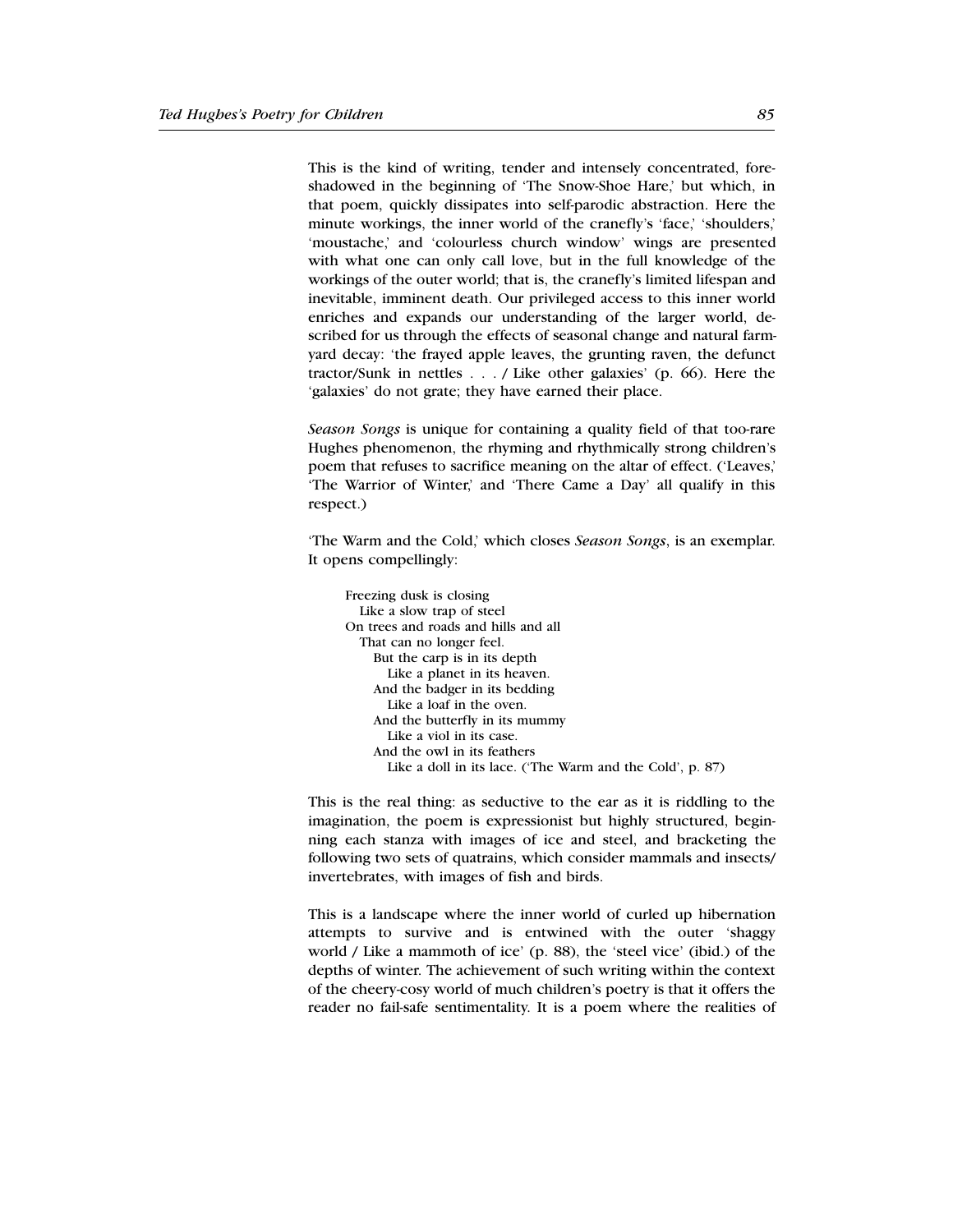life on the 'bare-blown hill' (ibid.) are presented to us memorably and with a dry-eyed clarity so lacking in his other collections: 'The sweating farmers / Turn in their sleep/Like oxen on spits' (ibid.).

For many readers, among them Morag Styles (1998), Jill Pirrie (1993 and 1999), and Neil Philip (1985), *What is the Truth?* is Hughes's finest collection of poems for young readers. God visits earth one night, 'about two o'clock in the morning,' (p. 1) with his inquisitive Son, to enquire of people's 'souls' (p. 2), their version of the 'Truth' about the animals they know and care for. It is possible to detect a quasi-Freudian subtext when God says: 'In their sleep, they will say what they truly know. That is another odd thing about mankind. When they are awake, they are deepest asleep. When they are asleep, they are widest awake. Strange creatures!' (ibid).

Beginning with a farmer, God and his Son encounter what reads like a cast list from an Agatha Christie novel: the farmer's wife, his son and daughter, the vicar, the poacher, and the schoolteacher. Indeed, it is hard to believe that God and his Son have visited any part of earth other than England, specifically the Mid-Devon where Hughes lived: 'All around him he saw valleys in mist, and the sleeping farms, under the full moon. And away below he could see the spire and roofs of a village, in a hollow, in the moonlit mist' (p. 2). The poems that fill out the narrative (and are the book's main subject) are the answers spoken by the different characters. Though it provides Hughes with a structure to write about farm animals (several of the animals are spoken about more than once, as if seen from different angles), the story itself is the least satisfying aspect of the book, culminating as it does on a rather flat and not entirely convincing hymn to pantheism: God says, 'I am each of these things. The Rat. The Fly. And each of these things is Me. It is. It is. That is the Truth' (p. 113). (A handful of the poems appeared, shorn of their narrative, in Hughes's last *New Selected Poems* [1995] and lost none of their power.)

What makes *What is the Truth?* exciting is that the range of forms and voices are extended from *Season Songs* without losing that book's unsentimental tenderness:

Suddenly he's here—a warm heap Of ashes and embers, fondled by small draughts. A star dived from outer space—flares And burned out in the straw. Now something is stirring in the smoulder. We call it a foal. ('New Foal,' p. 11)

One finds what Peter Hunt (1982) calls 'verbally beautiful moments' on page after page of *What is the Truth?*. A rookery is 'like a big sea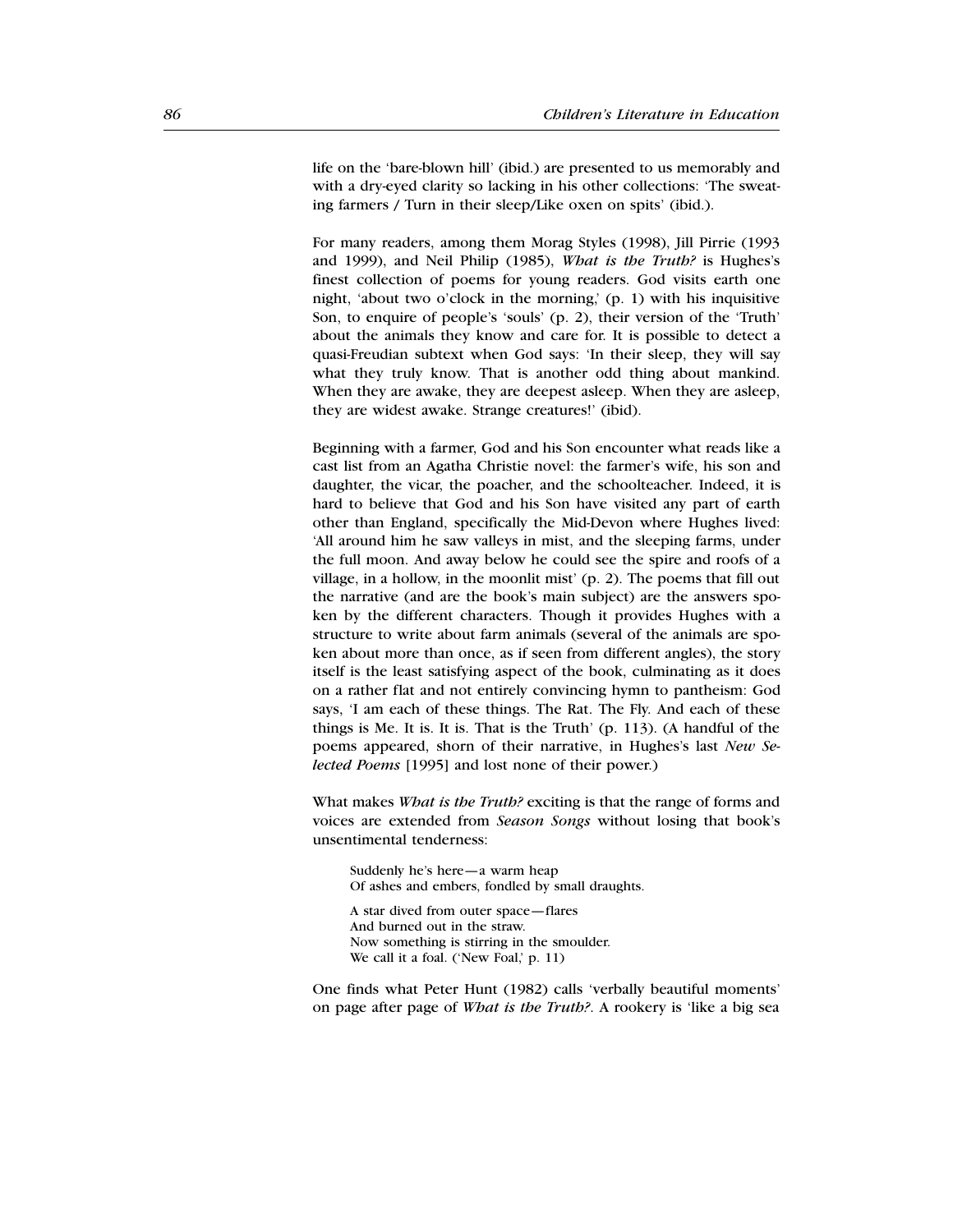heaving through wreckage' (p. 27); swallows are 'Blue splinters of queer metal . . . / Magnetized along weird lines of magnetic force' (p. 43); a hare is like 'an escapee / From a looney-bin, lurching and loping along in his flapping pyjamas . . . /Or . . . a woman mad with religion' (p. 95); a fly is a 'Sanitary Inspector' (p. 61) 'with his team of gentle undertakers, / In their pneumatic protective clothing, afraid of nothing, / Little white Michelin men' (p. 62).

The forms Hughes uses include doggerel ('The Hedgehog,' 'Roger the Dog'—a pun perhaps?), jingles ('Cow II'), A riddle ('A riddle'), lyrics ('The Vixen,' 'Catching Carp'), and a full-blooded psychodrama ('Somebody'). The most common, and most successful, approach, is the kind of verse found in 'A Cranefly in September,' free verse improvisations that aim to capture the naturalness and freshness of speech. Here are three extracts that reconcile the animals they describe to other worlds through Hughes's affectionate and powerfully metaphorical language:

. . . there's a ruined holy city In a herd of lying down, cud-chewing cows— Noses raised, eyes nearly closed They are fragments of temples—even their outlines Still at an angle unearthly. ('Cow III', p. 18) The Sheep is a mobile heaven, it nibbles the hill, A manageable cloud, A cloud for a lawn, or a field-corner. A small, patient cloud In whose shade the Shepherd's dog can rest. A cloud going nowhere, Growing on the hillside, fading from it— A cloud who teaches quiet. ('Sheep II', p. 34)

And, finally, a descendant in poetic terms of 'I See a Bear,' the 'sort of root / A ball of roots a potato or a bulb maybe' (p. 53) of the badger:

His sniffing around is a bit like a maggot Then he's off following his sniff With his burglar's mask on and his crowbar Under his moonlight cloak . . .

Crashing about, humming to himself ('Main Thing About Badgers,' p. 54)

Once encountered in Hughes's company, none of these creatures can be the same again.

Certainly in terms of the different sizes and types of animals collected in it, *What is the Truth?* is Hughes's most varied poetry book for children. In its subject matter, too, from its cosmic opening to its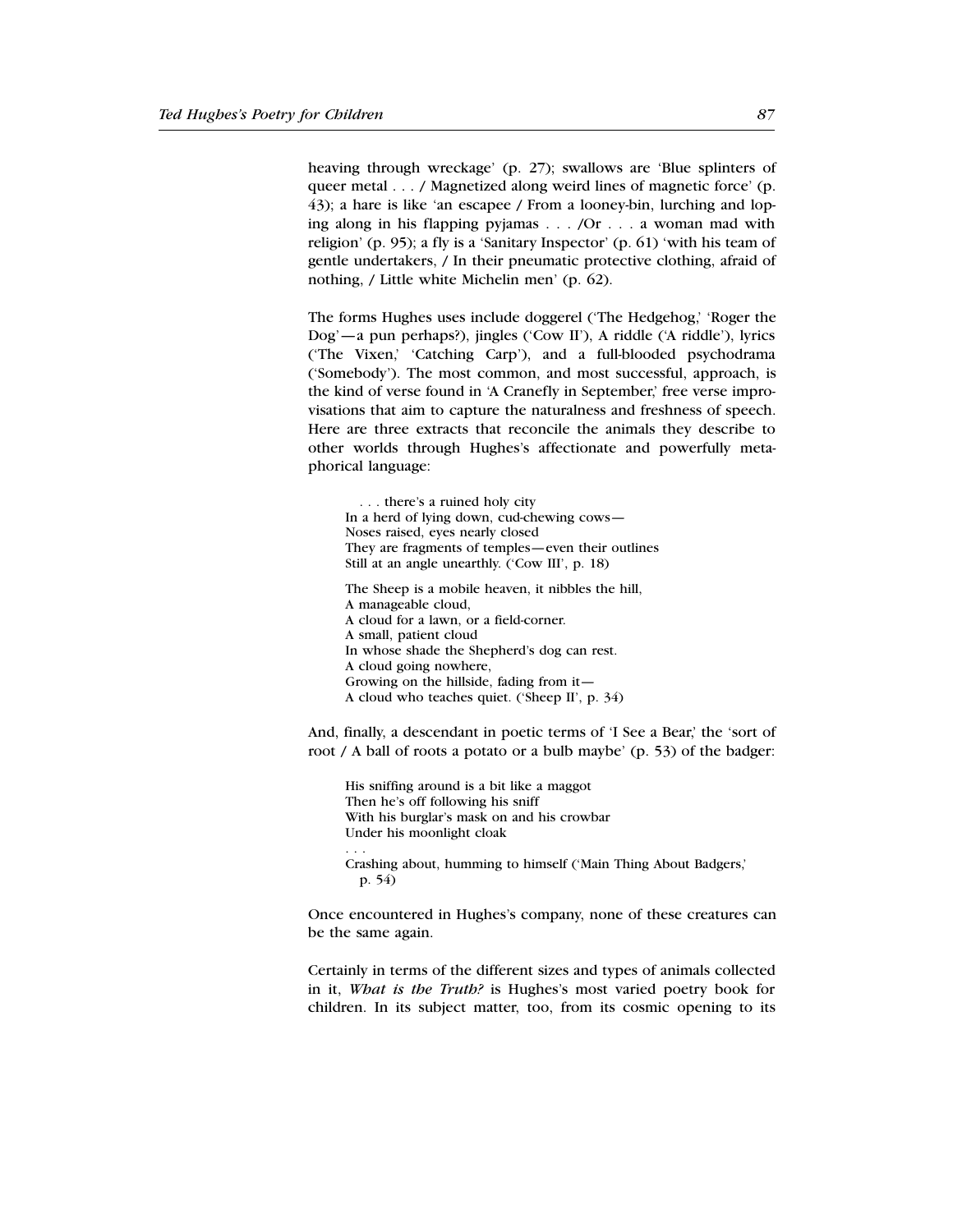various descriptions of scatology, mating, hunting, and killing, Hughes took it on as a project, for all its occasional faults, at pretty much full throttle.

Since 1970, when he published *Crow*, Hughes's books appear as a long sequence of sequences, sometimes as collaborations with other artists as in *River* (1983) and *Elmet* (1994), sometimes as uncompromising 'one-off oral events' (Paulin, 1992) (which only he could have made), as in *Gaudete* (1977) and *Moortown Diary* (1989). He used this method right up to his final and most famous sequence of all, *Birthday Letters* (1998), his account of his relationship with his first wife. In his work for both adults and children it is as though his imagination needed to work within such self-imposed restraints to get itself out of bed in the morning. For all the wild variations in quality control (sometimes in the space of a single poem) that method produced, it did ensure, at least, that Hughes was able to stay, as he said of Coleridge, 'infinitely sensitive to what his gift [was]' (1994, p. 1).

How sensitive Hughes was to the value of his own work can be seen in two comments he made on the work of others. In his introduction to Sylvia Plath's *Collected Poems* (1981), he made a comment that could equally be applied to his own work. Saying her attitude was 'artisan-like,' he claimed, 'The end product for her was not so much a successful poem as something that had temporarily exhausted her ingenuity' (p. 13). Reading Ted Hughes's poems for children, where he also worked predominantly in sequences, alongside (and at the same time as) his adult work, one continually has the feeling that a perfect 'end product' was not his chief concern, rather that he should remain true to whatever means he had at his disposal at any given time.

In his foreword to Jill Pirrie's anthology of children's poetry (1987), Hughes again casts light incidentally on his own work while praising younger writers when he says of them '[it is] as if the whole aim of the exercise were not to shape a small work of art, but simply to practise . . . effort towards precision and honesty' (intro., x). He goes on, 'even though the piece of writing turns out to be a beautiful little poem or paragraph . . . it always has the air of being a byproduct of a more serious purpose' (ibid.). In Hughes's case the 'precision and honesty' could be said to have been higher priorities than evenness of tone or style.

Hughes also said of Plath: 'if she couldn't get a table out of the material, she was quite happy to get a chair, or even a toy' (1981). Some of the poems we have looked at ('Nessie' and 'Moon-Bells')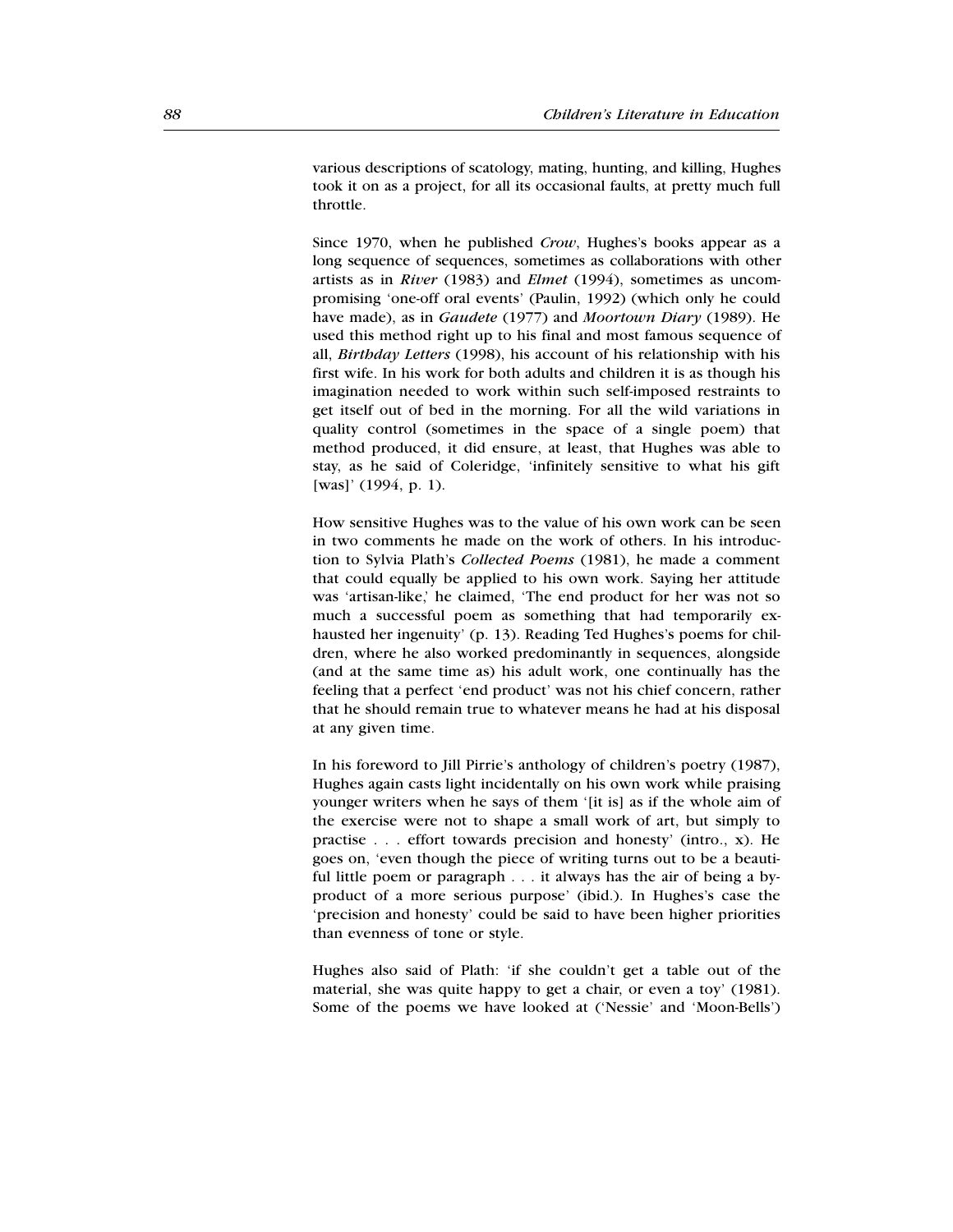make their way in the world as nothing more than toys, throwaway entertainments that appear very different when seen next to their more serious grown-up cousins ('New Foal' 'The Warm and the Cold'). They have different functions and occasions, not least of which seems to have been to use up some of that boundless 'ingenuity.' That not all of them are great he must surely have realised.

His most successful children's poems are his most down-to-earth, where he literally renews the ground we stand on, plus the language we use to define 'poetry for children' and children's books in general. Perhaps it is this readiness to make what he could make, rather than set his sights on creating a classic oeuvre, which makes his children's verse the varied, tantalising and, at times, magnificent, lingua franca that it is.

## **References**

*A Selected Ted Hughes Bibliography in Order of Publication*

*The Hawk in the Rain* (1957). London: Faber and Faber. *Lupercal* (1960). London: Faber and Faber. *The Earth-Owl and Other Moon-People* (1963). London: Faber and Faber. *Five Autumn Songs for Children's Voices* (1968). Crediton: Richard Gilbertson. *Crow* (1970). London: Faber and Faber. *Season Songs* (1976 and 1985). London: Faber and Faber. *Gaudete* (1977). London: Faber and Faber. *Moon-Bells and Other Poems* (1978). London: Chatto and Windus. *Moortown* (1979). London: Faber and Faber. *Under the North Star* (1979). London: Faber and Faber. *River* (1983). London: Faber and Faber. *What is the Truth? A Farmyard Fable for the Young* (1984). London: Faber and Faber. *Moon-Whales* (1988). London: Faber and Faber. *Moortown Diary* (1989). London: Faber and Faber. 'Introduction' to Hughes, T. (ed.), *Collected Poems of Sylvia Plath* (1981). London: Faber and Faber. *Elmet* (1994). London: Faber and Faber. *Winter Pollen: Occasional Prose* (ed. Scammell, W.) (1994). London: Faber and Faber. *The Collected Animal Poems: Volume 1: The Iron Wolf* (1995). London: Faber and Faber. *The Collected Animal Poems: Volume 2: What is the Truth?* (1995). London: Faber and Faber. *The Collected Animal Poems: Volume 3: A March Calf* (1995). London: Faber and Faber. *The Collected Animal Poems: Volume 4: The Thought-Fox* (1995). London: Faber and Faber. *New Selected Poems: 1957–1994* (1995). London: Faber and Faber. *Birthday Letters* (1998). London: Faber and Faber.